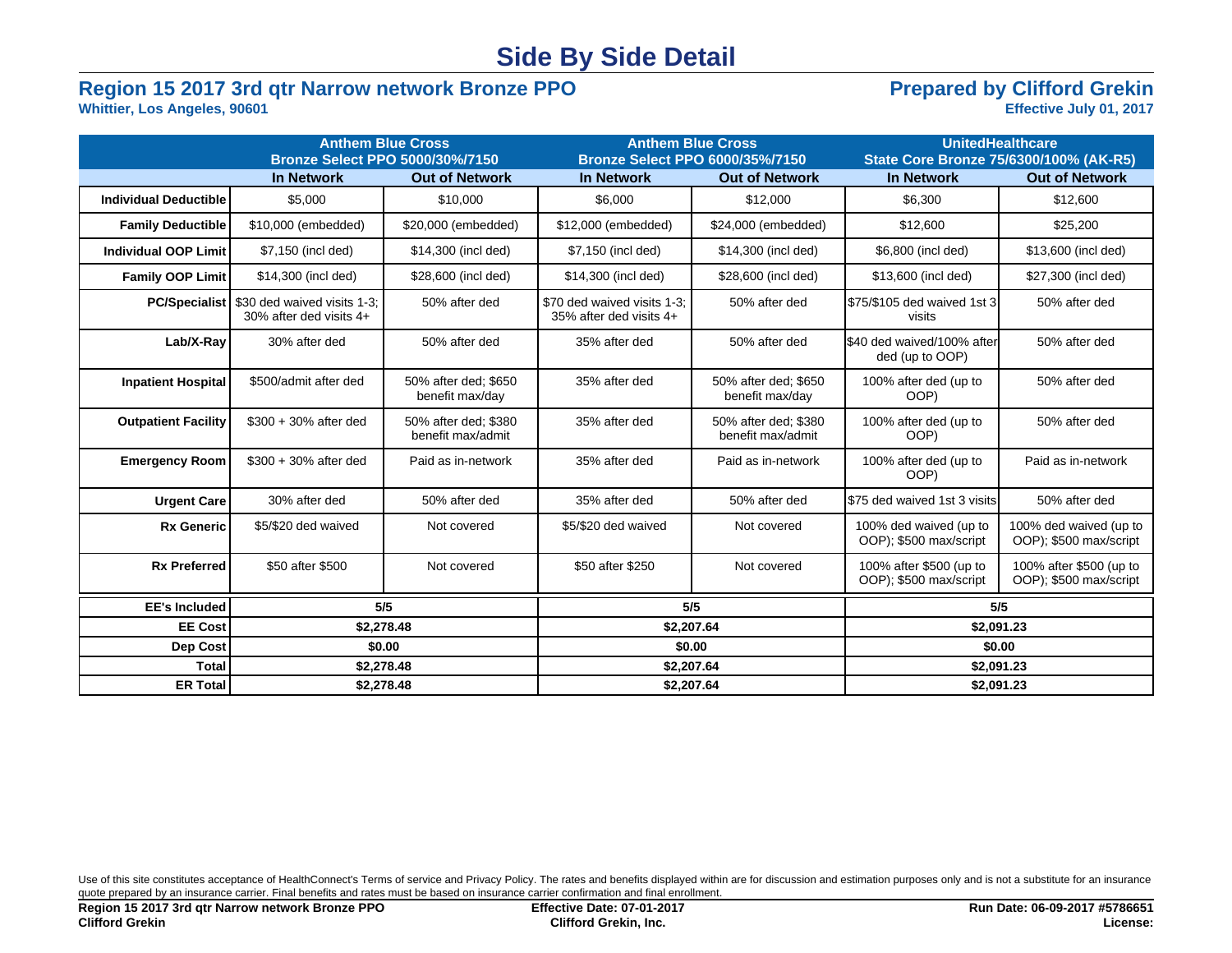| <b>Group Medical Proposal</b>                                                           |            |                       |                                        |                               |                  |  |  |  |  |  |
|-----------------------------------------------------------------------------------------|------------|-----------------------|----------------------------------------|-------------------------------|------------------|--|--|--|--|--|
| <b>Prepared For</b>                                                                     |            | <b>Effective Date</b> | <b>Zip (County)</b>                    | <b>Employer Contribution</b>  |                  |  |  |  |  |  |
| Region 15 2017 3rd gtr Narrow network Bronze<br>PPO by Clifford Grekin on June 09, 2017 |            | July 01, 2017         | 90601 (Los Angeles)                    |                               | EE: 100% Dep: 0% |  |  |  |  |  |
| <b>Employee Rate Breakdown</b>                                                          |            |                       |                                        |                               |                  |  |  |  |  |  |
| <b>Anthem Blue Cross</b>                                                                | <b>PPO</b> |                       | <b>Bronze Select PPO 5000/30%/7150</b> | <b>EE's Included:</b><br>.5/5 | \$2,278,48       |  |  |  |  |  |

| <b>Ded</b>                                    | Colns        | Copay                                    | <b>OOP Ind</b>                 |                     | <b>OOP Fam</b>                                                  | <b>Hospital</b>                 | <b>Rx Gen</b>                                                          |                | <b>Rx Preferred</b>                    |  |
|-----------------------------------------------|--------------|------------------------------------------|--------------------------------|---------------------|-----------------------------------------------------------------|---------------------------------|------------------------------------------------------------------------|----------------|----------------------------------------|--|
| In-Net:\$5,000                                | 30%          | visits $1-3$ :<br>30% aft<br>$ded$ 4+    | \$30 no ded \$7,150 (incl ded) |                     | $$14,300$ (incl ded)                                            | \$500/admit after<br>ded        | \$5/\$20 ded waived \$50 after \$500                                   |                |                                        |  |
| Out-Net: \$10,000                             | 50%          | ded                                      |                                |                     | 50% after \$14,300 (incl ded) \$28,600 (incl ded)               | 50% after ded:<br>\$650 max/day | Not covered                                                            | Not covered    |                                        |  |
| <b>Employee Rate Breakdown</b>                |              |                                          |                                |                     |                                                                 |                                 |                                                                        |                |                                        |  |
| Name                                          | Age          |                                          | <b>Coverage Zip</b>            | <b>Region</b>       | <b>EE Rate</b>                                                  | <b>Dep Rate</b>                 | <b>Total Rate</b>                                                      | <b>EE Cont</b> | <b>ER Cont</b>                         |  |
| Employee 1                                    | 25           | EE                                       | 90001                          | 15                  | \$257.03                                                        | \$0.00                          | \$257.03                                                               | \$0.00         | \$257.03                               |  |
| Employee 2                                    | 35           | EE                                       | 90001                          | 15                  | \$312.84                                                        | \$0.00                          | \$312.84                                                               | \$0.00         | \$312.84                               |  |
| Employee 3                                    | 45           | EE                                       | 90001                          | 15                  | \$369.68                                                        | \$0.00                          | \$369.68                                                               | \$0.00         | \$369.68                               |  |
| Employee 4                                    | 55           | EE                                       | 90001                          | 15                  | \$570.90                                                        | \$0.00                          | \$570.90                                                               | \$0.00         | \$570.90                               |  |
| Employee 5                                    | 65           | EE                                       | 90001                          | $\overline{15}$     | \$768.03                                                        | \$0.00                          | \$768.03                                                               | \$0.00         | \$768.03                               |  |
|                                               |              |                                          |                                | <b>Totals</b>       | \$2,278.48                                                      | \$0.00                          | \$2,278.48                                                             | \$0.00         | \$2,278.48                             |  |
| <b>Anthem Blue Cross</b>                      |              |                                          | <b>PPO</b>                     |                     | <b>Bronze Select PPO 6000/35%/7150</b>                          |                                 | <b>EE's Included:</b><br>5/5                                           |                | \$2,207.64                             |  |
| <b>Ded</b>                                    | <b>Colns</b> | Copay                                    | <b>OOP Ind</b>                 |                     | <b>OOP Fam</b>                                                  | <b>Hospital</b>                 | <b>Rx Gen</b>                                                          |                | <b>Rx Preferred</b>                    |  |
| In-Net:\$6,000                                | 35%          | visits $1-3$ ;<br>35% aft<br>$ded$ 4+    | \$70 no ded \$7,150 (incl ded) |                     | \$14,300 (incl ded)                                             | 35% after ded                   | \$5/\$20 ded waived \$50 after \$250                                   |                |                                        |  |
| Out-Net: \$12,000                             | 50%          | ded                                      |                                |                     | 50% after \$14,300 (incl ded) \$28,600 (incl ded)               | 50% after ded:<br>\$650 max/day | Not covered                                                            | Not covered    |                                        |  |
| <b>Employee Rate Breakdown</b><br><b>Name</b> |              |                                          | Zip                            |                     | <b>EE Rate</b>                                                  | <b>Dep Rate</b>                 | <b>Total Rate</b>                                                      | <b>EE Cont</b> | <b>ER Cont</b>                         |  |
|                                               | Age<br>25    | Coverage<br>EE                           | 90001                          | <b>Region</b><br>15 | \$249.04                                                        | \$0.00                          | \$249.04                                                               | \$0.00         | \$249.04                               |  |
| Employee 1                                    | 35           | EE                                       | 90001                          | 15                  | \$303.12                                                        | \$0.00                          | \$303.12                                                               | \$0.00         | \$303.12                               |  |
| Employee 2<br>Employee 3                      | 45           | EE                                       | 90001                          | 15                  | \$358.18                                                        | \$0.00                          | \$358.18                                                               | \$0.00         | \$358.18                               |  |
| Employee 4                                    | 55           | EE                                       | 90001                          | 15                  | \$553.15                                                        | \$0.00                          | \$553.15                                                               | \$0.00         | \$553.15                               |  |
| Employee 5                                    | 65           | $\overline{EE}$                          | 90001                          | 15                  | \$744.15                                                        | \$0.00                          | \$744.15                                                               | \$0.00         | \$744.15                               |  |
|                                               |              |                                          |                                | <b>Totals</b>       | \$2,207.64                                                      | \$0.00                          | \$2,207.64                                                             | \$0.00         | \$2,207.64                             |  |
|                                               |              |                                          |                                |                     |                                                                 |                                 |                                                                        |                |                                        |  |
| <b>UnitedHealthcare</b>                       |              |                                          |                                | <b>PPO</b>          | $(AK-R5)$                                                       |                                 | State Core Bronze 75/6300/100% EE's Included:<br>5/5                   |                | \$2,091.23                             |  |
|                                               |              |                                          |                                |                     |                                                                 |                                 |                                                                        |                |                                        |  |
| <b>Ded</b>                                    | <b>Colns</b> | Copay                                    | <b>OOP Ind</b>                 |                     | <b>OOP Fam</b>                                                  | <b>Hospital</b>                 | <b>Rx Gen</b>                                                          |                | <b>Rx Preferred</b>                    |  |
| In-Net:\$6,300                                | 100%         | \$75/\$105<br>ded waived<br>1st 3 visits | \$6,800 (incl ded)             |                     | $\overline{$13,600}$ (incl ded)                                 | to OOP)                         | 100% after ded (up 100% ded waived<br>(up to OOP); \$500<br>max/script | max/script     | 100% after \$500<br>(up to OOP); \$500 |  |
| Out-Net: \$12,600                             | 50%          | ded                                      |                                |                     | 50% after \$13,600 (incl ded) \$27,300 (incl ded) 50% after ded |                                 | 100% ded waived<br>(up to OOP); \$500<br>max/script                    | max/script     | 100% after \$500<br>(up to OOP); \$500 |  |
| <b>Employee Rate Breakdown</b>                |              |                                          |                                |                     |                                                                 |                                 |                                                                        |                |                                        |  |
| Name                                          | Age          | Coverage Zip                             |                                | <b>Region</b>       | <b>EE Rate</b>                                                  | <b>Dep Rate</b>                 | <b>Total Rate</b>                                                      | <b>EE Cont</b> | <b>ER Cont</b>                         |  |
| Employee 1                                    | 25           | EE                                       | 90001                          | 15                  | \$235.91                                                        | \$0.00                          | \$235.91                                                               | \$0.00         | \$235.91                               |  |
| Employee 2                                    | 35           | EE                                       | 90001                          | 15                  | \$287.13                                                        | \$0.00                          | \$287.13                                                               | \$0.00         | \$287.13                               |  |

|            |    |    |       | Totals | \$2,091.23 | \$0.00 | \$2,091.23 | \$0.00 | \$2,091.23 |
|------------|----|----|-------|--------|------------|--------|------------|--------|------------|
| Employee 5 | 65 | EЕ | 90001 | 15     | \$704.91   | \$0.00 | \$704.91   | \$0.00 | \$704.91   |
| Employee 4 | 55 | EЕ | 90001 | 15     | \$523.98   | \$0.00 | \$523.98   | \$0.00 | \$523.98   |
| Employee 3 | 45 | EЕ | 90001 | 15     | \$339.30   | \$0.00 | \$339.30   | \$0.00 | \$339.30   |

Use of this site constitutes acceptance of HealthConnect's Terms of service and Privacy Policy. The rates and benefits displayed within are for discussion and estimation purposes only and is not a substitute for an insurance quote prepared by an insurance carrier. Final benefits and rates must be based on insurance carrier confirmation and final enrollment.